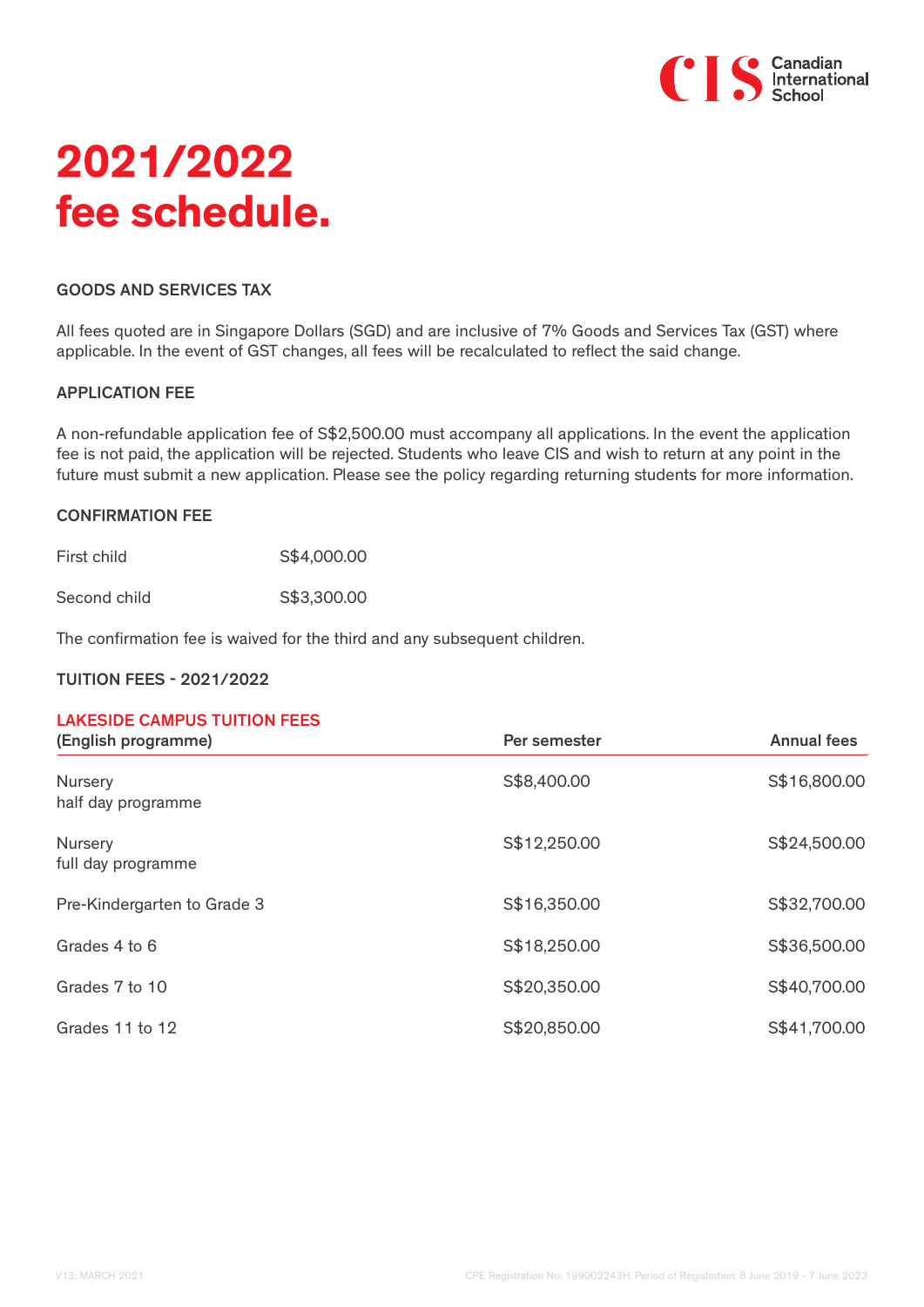| (Chinese-English bilingual programme)      | Per semester     | <b>Annual fees</b> |
|--------------------------------------------|------------------|--------------------|
| Pre-Kindergarten                           | S\$16,790.00     | S\$33,580.00       |
| Junior Kindergarten to Senior Kindergarten | S\$17,040.00     | S\$34,080.00       |
| Grade 1                                    | S\$17,290.00     | S\$34,580.00       |
| Grades 2 and 3                             | S\$18,100.00     | S\$36,200.00       |
| Grades 4 to 6                              | S\$20,000.00     | S\$40,000.00       |
| (French-English bilingual programme)       | Per semester     | <b>Annual fees</b> |
| Grades 1 to 3                              | S\$16,350.00     | S\$32,700.00       |
| Grades 4 to 5                              | S\$18,250.00     | S\$36,500.00       |
| (CIS Foundation programme)                 | Every six months | <b>Annual fees</b> |
| Students aged 10 to 14                     | S\$19,750.00     | S\$39,500.00       |

## TANJONG KATONG CAMPUS TUITION FEES

| Per semester | <b>Annual fees</b> |
|--------------|--------------------|
| S\$8,150.00  | S\$16,300.00       |
| S\$11,850.00 | S\$23,700.00       |
| S\$15,950.00 | S\$31,900.00       |
| S\$17,800.00 | S\$35,600.00       |
|              |                    |
| Per semester | <b>Annual fees</b> |
| S\$16,400.00 | S\$32,800.00       |
| S\$16,590.00 | S\$33,180.00       |
| S\$16,840.00 | S\$33,680.00       |
| S\$17,700.00 | S\$35,400.00       |
|              |                    |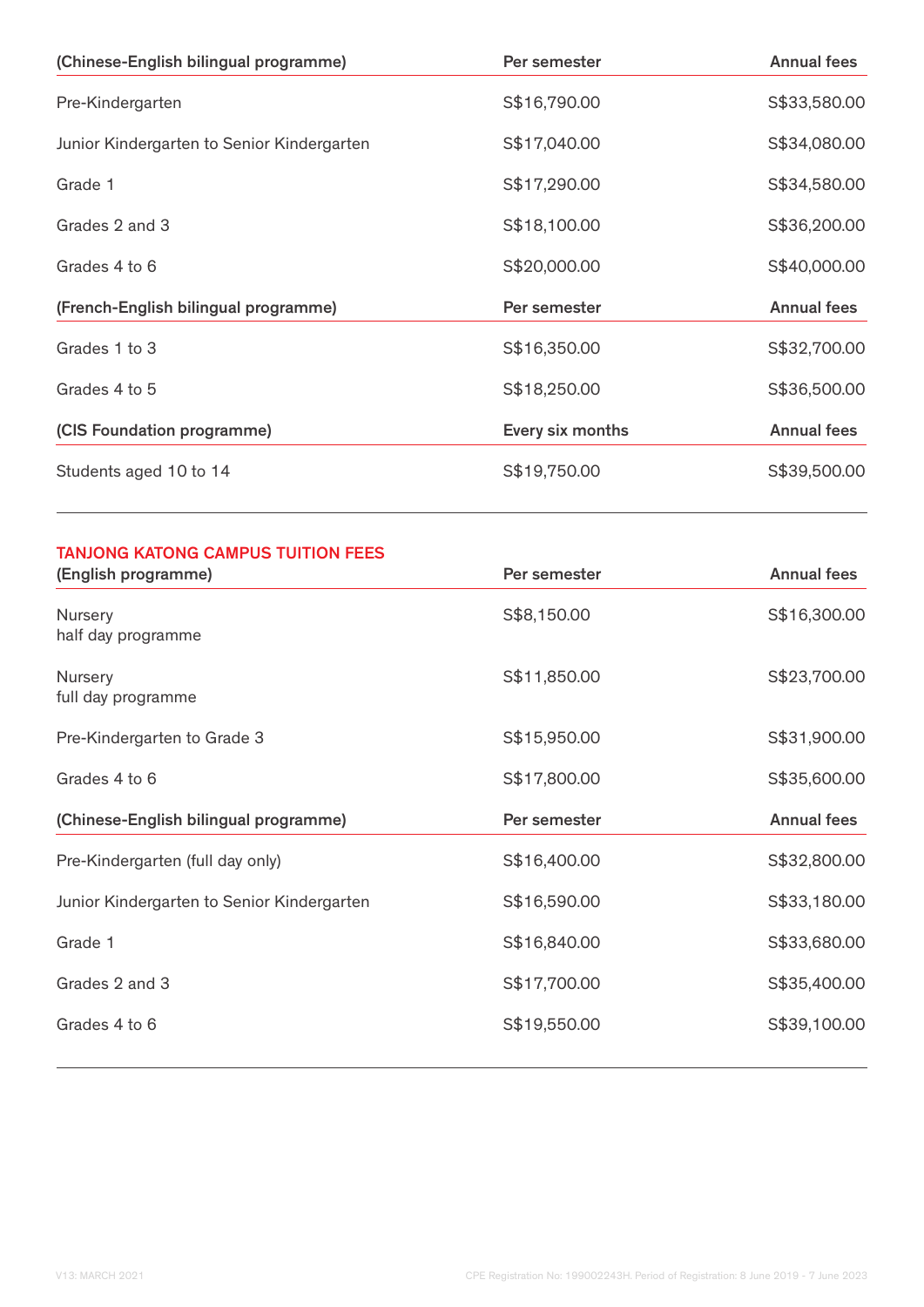#### SUPPORT PROGRAMME FEES - 2021/2022

Support programme fees, where applicable, are invoiced separately, and are payable by the date outlined on your invoice. Refunds, if any, are subject to CIS's refund policy.

| <b>Support programmes</b>                            |     | Per semester | <b>Annual fees</b> |
|------------------------------------------------------|-----|--------------|--------------------|
| English Language Learners (ELL): Senior Kindergarten |     | S\$1,500.00  | S\$3,000.00        |
| English Language Learners (ELL)                      |     | S\$3,000.00  | S\$6,000.00        |
| Learning Support (LS)                                |     | S\$3,000.00  | S\$6,000.00        |
| <b>SIBLING DISCOUNTS</b>                             |     |              |                    |
| Third child                                          | 10% |              |                    |
| Fourth child onwards                                 | 15% |              |                    |

The sibling discount scheme is designed for families who have three or more children attending CIS. Discounts are applied to tuition fees only, from the third child onwards. For example, if there are 3 children at CIS in the family, the youngest child will receive the discount on the tuition fees. Sibling discounts cannot be combined with any other discounts or bursaries.

## FEE PAYMENT DUE DATES

All tuition fees must be paid before the commencement of each semester by the payment deadline indicated below (or the date outlined on your invoice). Refunds, if any, are subject to CIS's refund policy.

| Semester one | 15 May 2021     |  |
|--------------|-----------------|--|
| Semester two | 30 October 2021 |  |

#### LATE PAYMENTS

CIS will impose a late payment fee and/or interest (as stated in the miscellaneous fee schedule) on any fee payments that are not received by the due date indicated on the invoice. CIS considers payment made one (1) day after the invoice due date(s) as late.

#### PRO-RATING OF FEES

New students commencing classes midway through a semester may have their tuition fees and support programme fees (if applicable) prorated by month. This means that new students commencing classes midmonth are required to pay tuition fees and support programme fees (if applicable) for the entire month including vacation periods. The pro-rated tuition fees and support programme fees payable for each month of the school year vary from month to month based on the fees to be consumed. The fees payable for midway entry can be requested from CIS.

#### MISCELLANEOUS FEES

There are some non-mandatory miscellaneous expenses which may be required for successful participation in each grade. Full details can be found on our website at www.cis.edu.sg/admissions/fees.